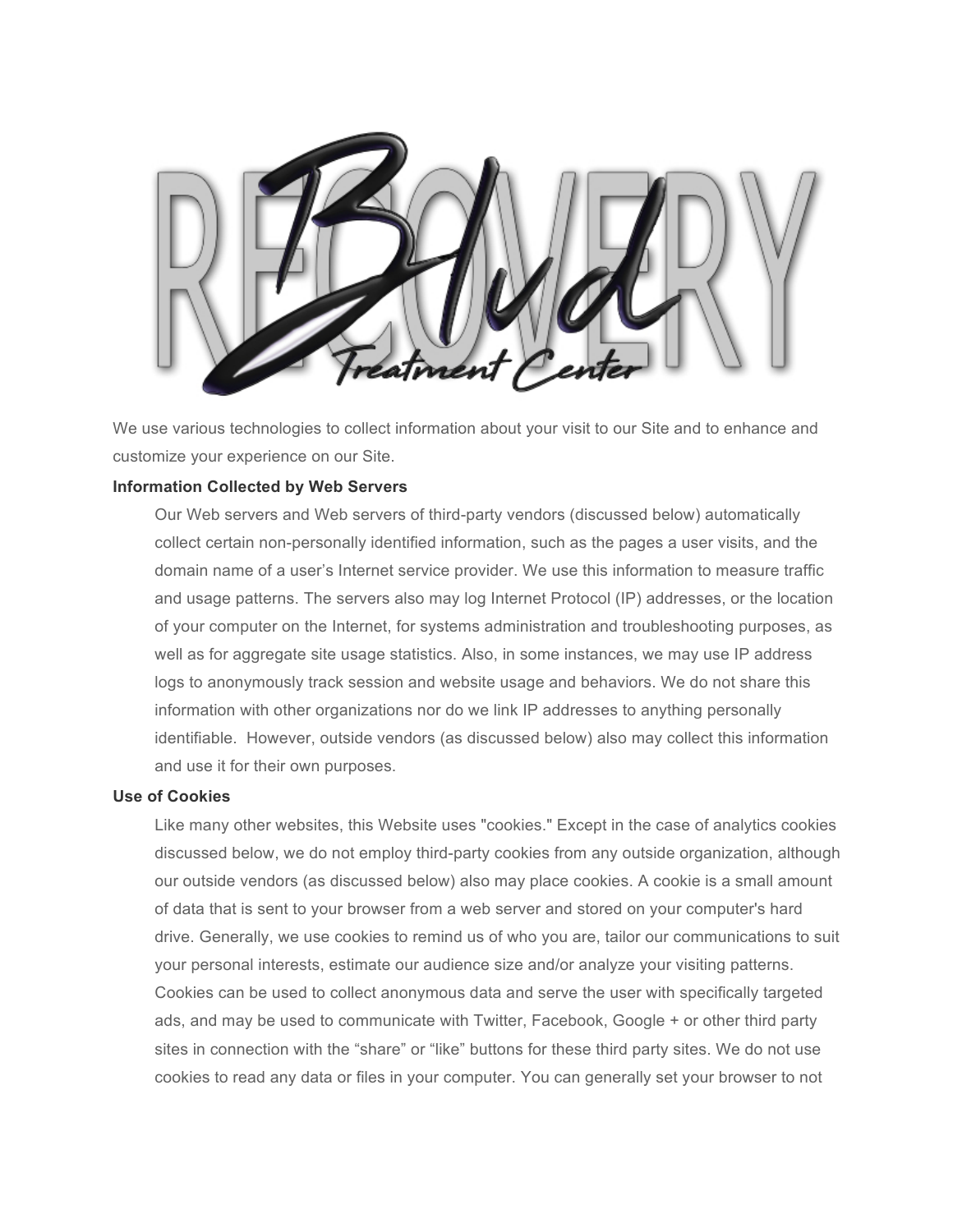accept cookies or to notify you when you are sent a cookie, giving you the chance to decide whether or not to accept it.

Users who do not accept cookies from our Site can access Site content, but may not be able to use certain website features, such as credit card transactions and the "remember me" function for future emails from Center on Addiction.

We use Google Analytics Advertising Features, a web analysis service from Google Inc., on this Site. Google Analytics uses cookies to evaluate the use of the Site by its visitors, to compile reports about the activities of the visitors on the Site, and to provide other services related to usage of the Site and the internet. Google may also transmit this information to third parties if this is legally required or if third parties process these data on behalf of Google. Google guarantees that your IP address will not be linked to other Google data in any way.

You may opt-out of Google Analytics Advertising Features. Please see the following link for details: **http://optout.networkadvertising.org/#!/**

#### **Do Not Track**

Do Not Track ("DNT") is a privacy preference that users can set in their browsers to let third parties know that they do not want to be tracked online. You can disable or enable this setting by changing the DNT settings in your browser. We do not track users over time and across third party websites, and therefore do not respond to DNT signals, and except in the case of analytics cookies as described above, our Site limits tracking to the internal uses described above. Center on Addiction does not authorize the collection of personally identifiable information about users for third party use through advertising technologies without user consent. However, some third party sites, including potentially those that have content embedded on this Site or to which this Site links, may keep track of your browsing activities and may set cookies on your browser. Please review their privacy policies to understand how you may be tracked. As noted, since our Site does not respond to DNT signals you may have set in your browser, we cannot fully control what third parties may do.

### INFORMATION COLLECTED AND HOW WE USE IT

The Site allows users to choose to provide us with personal information if interested in information. If you post comments or engage in discussions on certain interactive sections of the Site, sign up for email updates or make a donation, you may be asked to provide personal information (such as your name, email address, mailing address, etc.). We do not seek to collect, process or store any sensitive personal information from you while using the Site, including personal information revealing racial or ethnic origin, political opinions, religious or philosophical beliefs, trade-union membership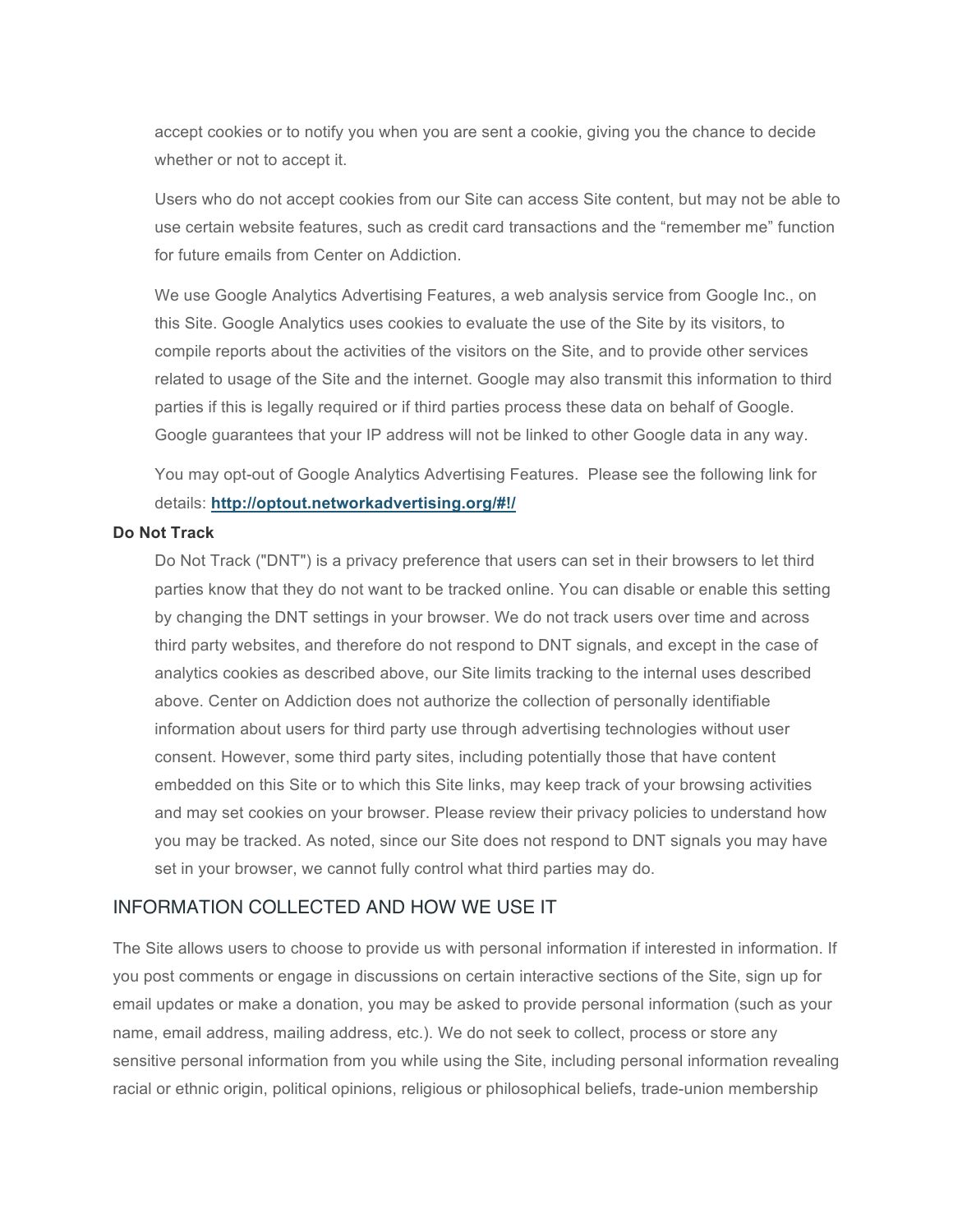and the processing of information concerning health or sex life. We will only collect such personal information where required by applicable law or as necessary for a purpose which you expressly request and consent to. However, you can still visit the Site anonymously. If you prefer that we not collect any personal information from you, please do not provide us with such information. Also, if you prefer that we not contact you in the future through use of this contact information, please do not provide us with such information. If at any time you would like to unsubscribe from receiving future emails, please note that we include unsubscribe instructions at the bottom of each email.

#### **Future Contact from Center on Addiction**

The information that you provide to us may be used to complete and support the immediate activity requested, administer and run the Site, improve the Site, contact you if necessary or requested and comply with any requirements of law. The information may also be used to contact you in the future about Center news as well as various events, reports, publications, functions, activities and opportunities.

Unless you give permission, your email address and other personal information will not be shared with any organization outside of Center on Addiction other than certain third-party vendors such insurance, billing company, web designer (as discussed below). You may inform us at any time if you would like to cancel a subscription and/or have your contact information deleted from our records.

### **Commenting**

Guests are welcome to comment on our social media. We do not actively monitor the content of the comments; however, harmful or profane language is not allowed. BLVD reserves the right to remove a comment at its discretion for any reason (including any content that is harmful, profane, or infringes another's intellectual property rights) at any time. (See our **Terms of Use** for more information.) However, as information contained in comments is public information, it may be used by others.

### **Credit Card Information**

We recognize the importance of respecting the integrity of credit card and related contact information that you provide and limiting access only to personnel authorized to process your request and/or certain third-party vendors (as discussed below). Also, we utilize software to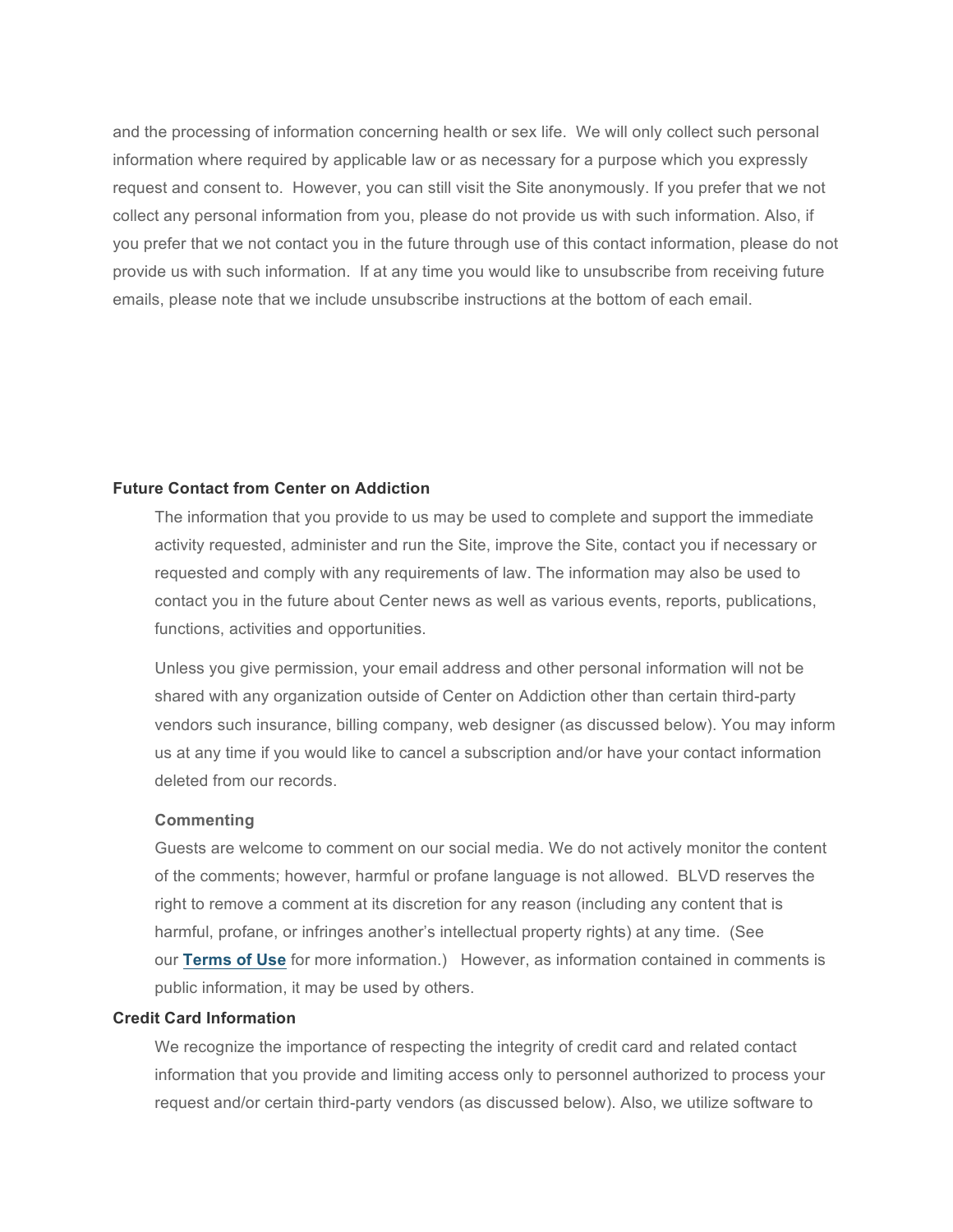encrypt credit card transactions, which works to protect card numbers and other confidential information so that it cannot be improperly viewed, intercepted or altered.

### **Donations OR Swag (clothes) in Contribution or Honor or Memory of Another**

You may also choose to make a donation in honor/memory of someone. The person or family you designate will receive a notification with your name if you choose to send one. Any contact information that you provide about the person or family you designate will be used only to honor your request to send a notification. We do not release this contact information to other parties.

### INFORMATION WE SHARE AND WITH WHOM WE SHARE IT

We will not provide your personal information to third parties for their use in marketing their products or services to you – or for any other reason – without your express consent.

### **Business Transfers**

In the event that the activities of Center on Addiction are merged, sold or otherwise transferred, user information, including personal information, generally is and may be one of the business assets transferred in those transactions. By submitting your information on the Site, you agree that your data may be transferred to outside parties in these circumstances.

#### **Compliance with Law and Fraud Protection**

We may disclose any information we deem necessary, in our sole discretion, to comply with any applicable law, regulation, legal process (including, but not limited to, in response to a subpoena) or governmental request. In addition, we may disclose any information when we believe, in our sole discretion, disclosure is necessary or appropriate to prevent physical harm or financial loss or in connection with suspected or actual illegal activity.

#### **Security/Confidentiality**

We may share your personal information, if needed, to protect the security or confidentiality of our records.

### **Access to Our Site via Third-Party Accounts or Links**

If you access our Site through a third-party connection or log-in, such as through your Facebook account, what information the third-party may collect about your visit and how they may use it would be governed by the third-party's privacy policies and terms of use and not by this policy nor our Terms of Use.

### CHILDREN'S PRIVACY

If you are under 13 years of age, you may browse our Site. However, you may not provide personal information to us. This Site is not directed to children under the age of 13 and we do not knowingly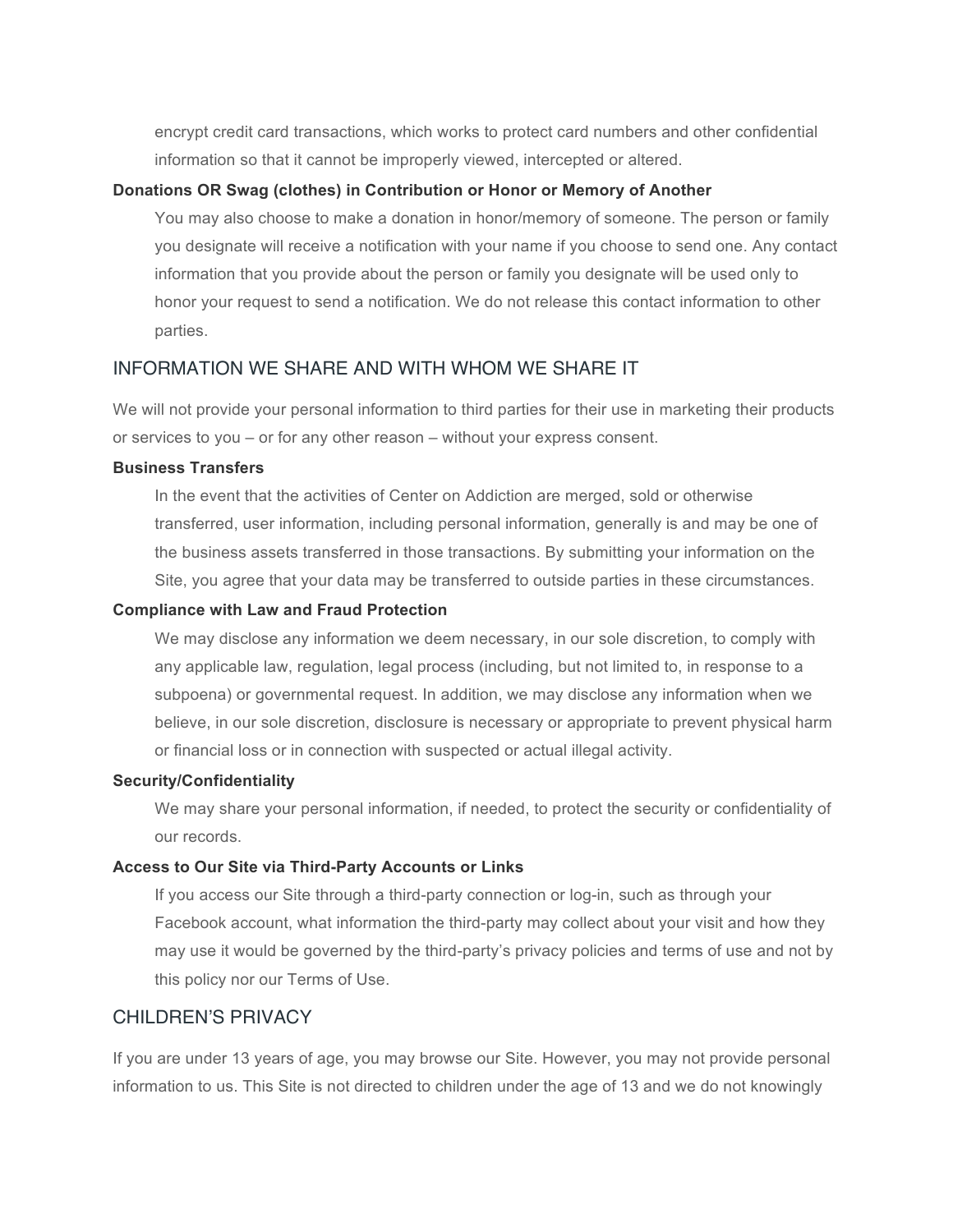collect personal information from children under the age of 13 on the Site. If we become aware that we have inadvertently received personal information from a visitor under the age of 13 on the Site, we will delete the information from our records.

## THIRD-PARTY WEBSITE LINKS AND SOCIAL MEDIA SITES

Occasionally on our Site we offer links to third-party websites and social media sites. These thirdparty sites have separate and independent privacy policies, and these third parties may be located in a jurisdiction with lesser data protection laws. We, therefore, have no control over the content and activities of these linked sites. (See our Terms of Use for more information.) Nonetheless, we seek to protect the integrity of our Site and welcome any feedback about these sites.

You can access information published to these sites without having an account with or subscribing to these third-party services. If you access one of these sites without an account, none of your personal information will be seen by Center on Addiction. If you do subscribe to one of these services and your account name, online profile or comments you make reveal personal information, we will not use, maintain or share that information outside Center on Addiction. Since our social media content is available to the general public, if you make a comment on a social media site, any information in your comment, as well as your profile name and any other public profile information, will be available to the general public to see.

## HOW WE PROTECT PERSONAL INFORMATION

We implement a variety of security measures to maintain the safety of your personal information when you place a donation or submit your personal information.

All sensitive/credit information you supply is transmitted via Secure Socket Layer (SSL) technology and then encrypted into our payment gateway provider's database, and we do not have access to or retain your credit card information, i.e., your credit card number, expiration date or card security code on our servers. This database is only accessible by those authorized with special access rights to such systems who are required to keep the information confidential.

# ONLINE PRIVACY POLICY ONLY

This online Privacy Policy applies only to information collected through our website and not to information collected offline.

## YOUR ACKNOWLEDGEMENT